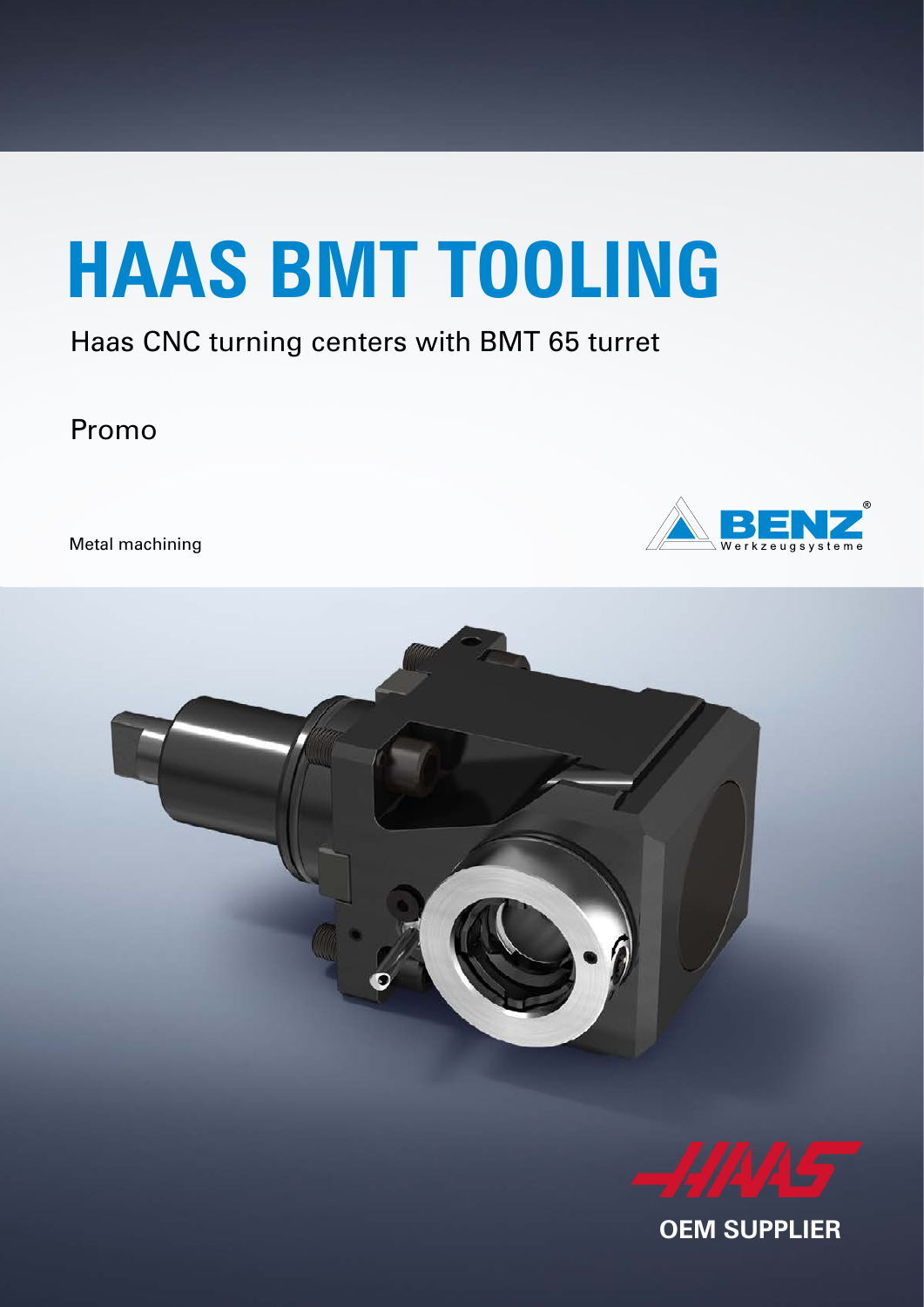## HAAS LIVE TOOLS BMT 65 + ADAPTER BENZ SOLIDFIX® - COLLET CHUCK

#### BUNDLES

| <b>BENZ Solidfix®:</b><br>1 x axial live tool (ext. coolant)<br><b>Bundle I</b><br>114SET1270001<br>1 x ER32 collet chuck adapter<br>1 x allen key<br><b>BENZ Solidfix<sup>®</sup>:</b><br>1 x radial live tool (ext. coolant)<br><b>Bundle II</b><br>114SET1270002<br>1 x ER 32 collet chuck adapter<br>1 x allen key<br><b>Collet chuck:</b><br>2 x axial live tools (ext. coolant)<br><b>Bundle III</b><br>114SET1270003<br>2 x radial live tools (ext. coolant)<br>1 x set of wrenches<br><b>BENZ Solidfix®:</b><br>2 x axial live tools (ext. coolant)<br><b>Bundle IV</b><br>114SET1270004<br>2 x radial live tools (ext coolant)<br>4 x ER 32 collet chuck adapter<br>1 x allen key | <b>SET</b> | <b>Description</b> | BENZ Order No. |
|--------------------------------------------------------------------------------------------------------------------------------------------------------------------------------------------------------------------------------------------------------------------------------------------------------------------------------------------------------------------------------------------------------------------------------------------------------------------------------------------------------------------------------------------------------------------------------------------------------------------------------------------------------------------------------------------|------------|--------------------|----------------|
|                                                                                                                                                                                                                                                                                                                                                                                                                                                                                                                                                                                                                                                                                            |            |                    |                |
|                                                                                                                                                                                                                                                                                                                                                                                                                                                                                                                                                                                                                                                                                            |            |                    |                |
|                                                                                                                                                                                                                                                                                                                                                                                                                                                                                                                                                                                                                                                                                            |            |                    |                |
|                                                                                                                                                                                                                                                                                                                                                                                                                                                                                                                                                                                                                                                                                            |            |                    |                |
|                                                                                                                                                                                                                                                                                                                                                                                                                                                                                                                                                                                                                                                                                            |            |                    |                |
|                                                                                                                                                                                                                                                                                                                                                                                                                                                                                                                                                                                                                                                                                            |            |                    |                |
|                                                                                                                                                                                                                                                                                                                                                                                                                                                                                                                                                                                                                                                                                            |            |                    |                |
|                                                                                                                                                                                                                                                                                                                                                                                                                                                                                                                                                                                                                                                                                            |            |                    |                |
|                                                                                                                                                                                                                                                                                                                                                                                                                                                                                                                                                                                                                                                                                            |            |                    |                |
|                                                                                                                                                                                                                                                                                                                                                                                                                                                                                                                                                                                                                                                                                            |            |                    |                |
|                                                                                                                                                                                                                                                                                                                                                                                                                                                                                                                                                                                                                                                                                            |            |                    |                |
|                                                                                                                                                                                                                                                                                                                                                                                                                                                                                                                                                                                                                                                                                            |            |                    |                |
|                                                                                                                                                                                                                                                                                                                                                                                                                                                                                                                                                                                                                                                                                            |            |                    |                |
|                                                                                                                                                                                                                                                                                                                                                                                                                                                                                                                                                                                                                                                                                            |            |                    |                |
|                                                                                                                                                                                                                                                                                                                                                                                                                                                                                                                                                                                                                                                                                            |            |                    |                |
|                                                                                                                                                                                                                                                                                                                                                                                                                                                                                                                                                                                                                                                                                            |            |                    |                |
|                                                                                                                                                                                                                                                                                                                                                                                                                                                                                                                                                                                                                                                                                            |            |                    |                |

### HAAS OEM TOOLS

| <b>SET</b>       | <b>Description</b>                                                                 | HAAS Order No.  | BENZ Order No.       |
|------------------|------------------------------------------------------------------------------------|-----------------|----------------------|
| Axial / straight | <b>Collet chuck:</b><br>1 x axial live tool (ext. coolant)<br>1 x set of wrenches  | BMT65-STRAIGHT  | 114DA12700E6A-Z      |
| Radial / 90°     | <b>Collet chuck:</b><br>1 x radial live tool (ext. coolant)<br>1 x set of wrenches | BMT65-90-DEGREE | 114FAX12749E6AD-72-Z |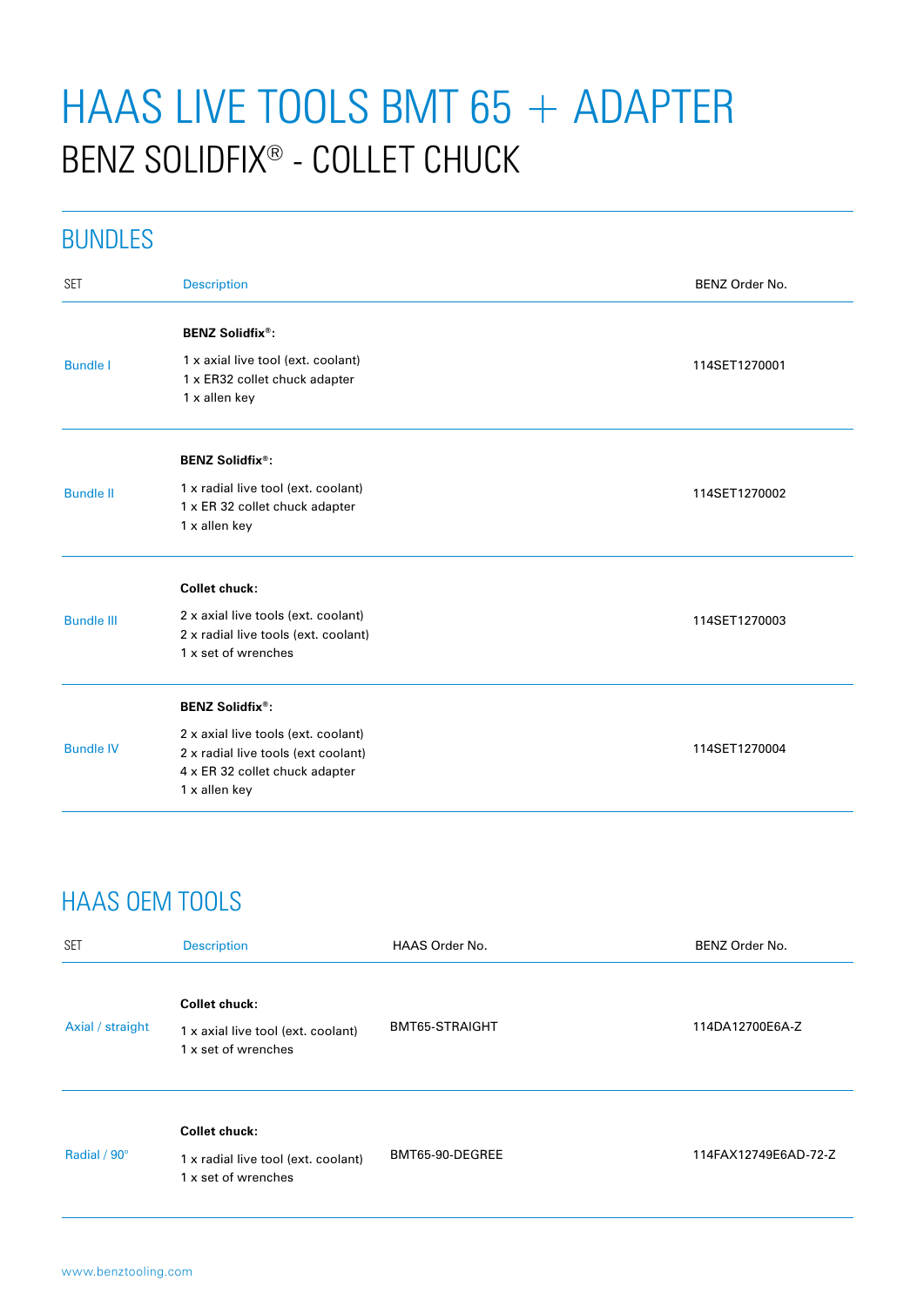#### HAAS LATHES

ST-20 | ST-20Y | ST-25 | ST-25Y | ST-30 | ST-30Y | ST-35 | ST-35Y | DS-30Y



#### RADIAL





|                       | Technical data |     |                                 |        |                                                                            |             |             |             |                    |                    |                    |
|-----------------------|----------------|-----|---------------------------------|--------|----------------------------------------------------------------------------|-------------|-------------|-------------|--------------------|--------------------|--------------------|
|                       | Size i         |     |                                 |        | $EC$ $IC^*$ $n_{1 \max} / n_{2 \max}$ $M_{1 \max} / M_{2 \max}$ $A_{\max}$ |             |             | B           | - L1               |                    |                    |
| Output spindle        | <b>Spindle</b> |     |                                 |        | $\text{fmin-1}$                                                            | <b>INml</b> | <i>Imml</i> | <i>Imml</i> | $\lceil mm \rceil$ | $\lceil mm \rceil$ | Order No.          |
| <b>BENZ Solidfix®</b> | S4             |     | 1:1 $\checkmark$ -              |        | $6.000 / 6.000$ 70 / 70                                                    |             | 72          | 52          | 72                 | 38                 | 114FAX12749S4D-72  |
| Collet chuck          | ER32           | 1:1 | $\cdot$ $\cdot$ $\cdot$ $\cdot$ | $\sim$ | $6.000 / 6.000$ 70 / 70                                                    |             | 69,1        | 52          | 72                 | 38                 | 114FAX12749E6AD-72 |

#### BENZ SOLIDFIX® - ADAPTER





|                                         | Technical data |              |    |          |                 | чu. |             |
|-----------------------------------------|----------------|--------------|----|----------|-----------------|-----|-------------|
|                                         | <b>Size</b>    | <b>Type</b>  | ØD | Ød1      | Ød <sub>2</sub> |     |             |
| Adapter                                 |                | $8^\circ$ ER | mm | mm       | mml             | lmm | Order No.   |
| Collet chuck -<br>internal clamping nut | S4             | <b>ER32</b>  | 63 | $2 - 20$ | 50              | 39  | 694.130E639 |

collet not included in delivery